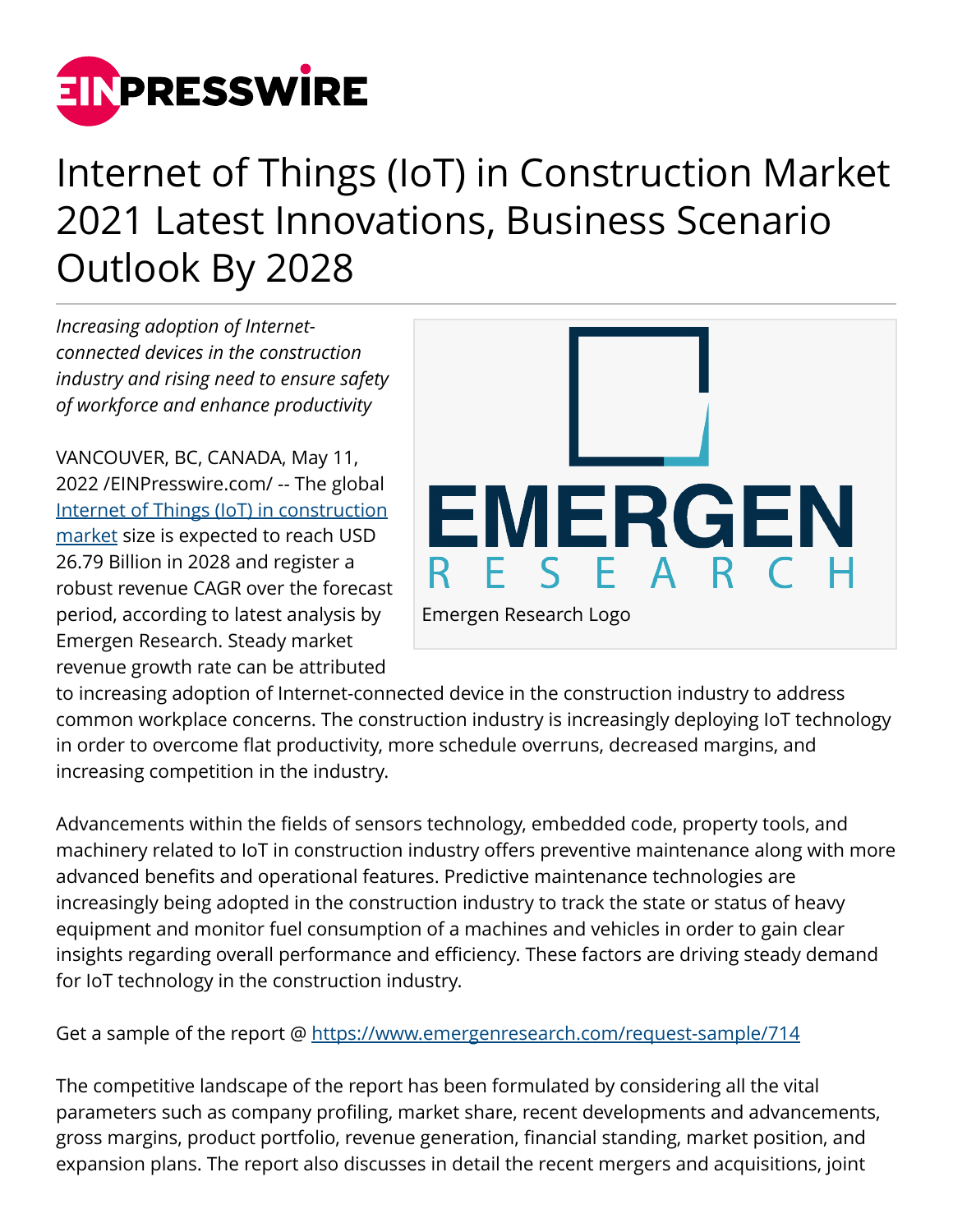ventures, collaborations, product launches and brand promotions, agreements, corporate and government deals, and partnerships, among others. The report also sheds light on the recent technological developments and product advancements in the Internet of Things (IoT) in Construction market.

Key Players operating in the industry are:

Caterpillar Inc., Autodesk, Oracle Corporation, Trimble, KORE Wireless Group, WorldSensing, Giatec Scientific Inc., Losant IoT, Sigfox, and CalAmp.

Request a discount on the report @ <https://www.emergenresearch.com/request-discount/714>

Regional Analysis Covers:

North America (U.S., Canada)

Europe (U.K., Italy, Germany, France, Rest of EU)

Asia Pacific (India, Japan, China, South Korea, Australia, Rest of APAC)

Latin America (Chile, Brazil, Argentina, Rest of Latin America)

Middle East & Africa (Saudi Arabia, U.A.E., South Africa, Rest of MEA)

To know more about the report @ [https://www.emergenresearch.com/industry-report/internet](https://www.emergenresearch.com/industry-report/internet-of-things-in-construction-market)[of-things-in-construction-market](https://www.emergenresearch.com/industry-report/internet-of-things-in-construction-market)

Emergen Research has segmented the global Internet of Things (IoT) in construction market on the basis of components, application, end-use, and region:

Components Outlook (Revenue, USD Billion; 2018–2028)

Software

Hardware

**Services** 

Application Outlook (Revenue, USD Billion; 2018–2028)

Fleet Management

Predictive Management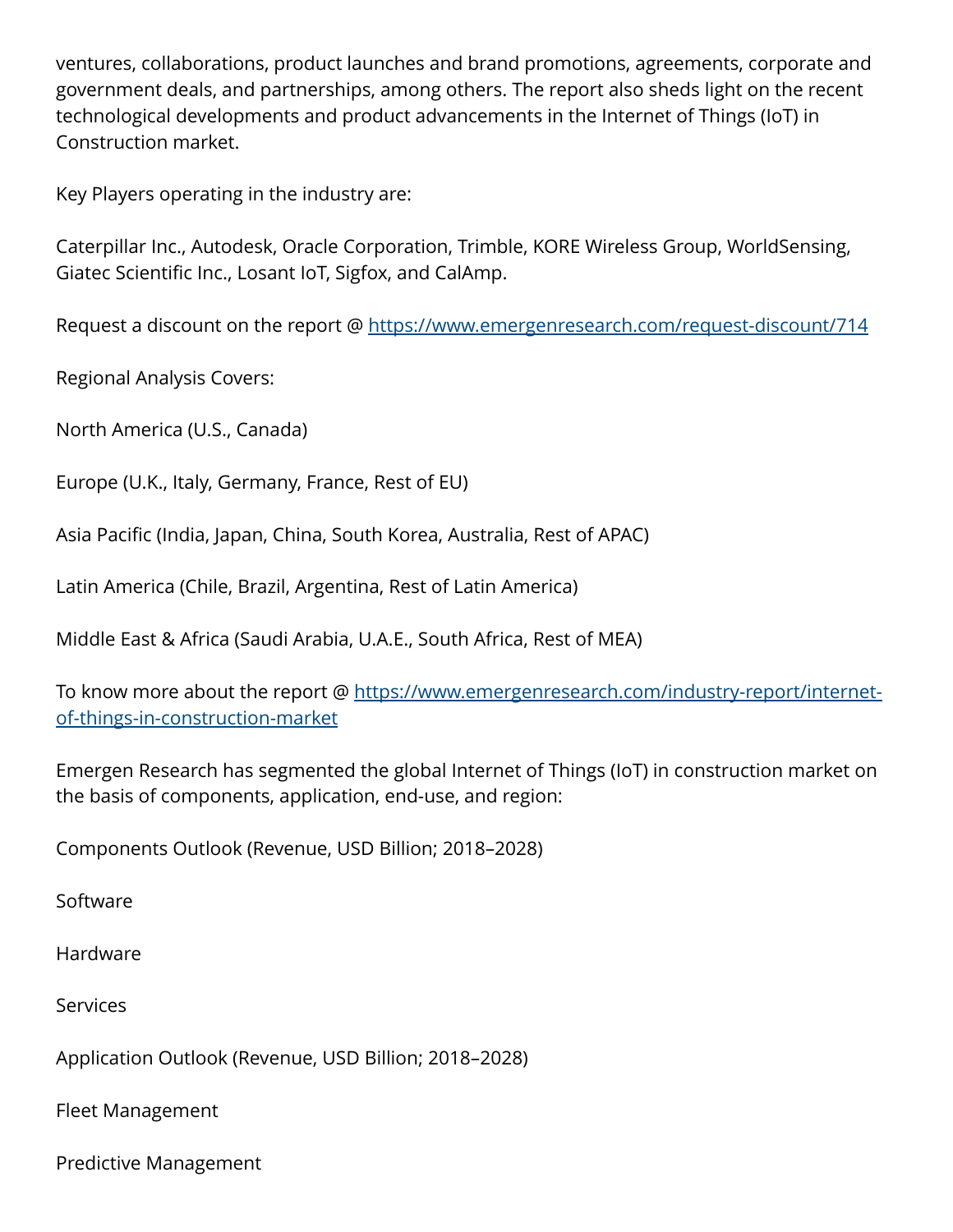Safety Management

Remote operations

**Others** 

End-use Outlook (Revenue, USD Billion; 2018–2028)

Residential

Commercial

In case of any further queries, get in touch with our expert team @<https://www.emergenresearch.com/purchase-enquiry/714>

Radical Features of the Internet of Things (IoT) in Construction Market Report:

The report encompasses Internet of Things (IoT) in Construction market overview along with market share, demand and supply ratio, production and consumption patterns, supply chain analysis, and other ley elements

An in-depth analysis of the different approaches and procedures undertaken by the key players to conduct business efficiently

Offers insights into production and manufacturing value, products and services offered in the market, and fruitful information about investment strategies

Supply chain analysis along with technological advancements offered in the report

The report covers extensive analysis of the trends, drivers, restraints, limitations, threats, and growth opportunities in the Internet of Things (IoT) in Construction industry

Table of Content

Chapter 1. Methodology & Sources

Chapter 2. Executive Summary

Chapter 3. Key Insights

Chapter 4. IoT in Construction Market Segmentation & Impact Analysis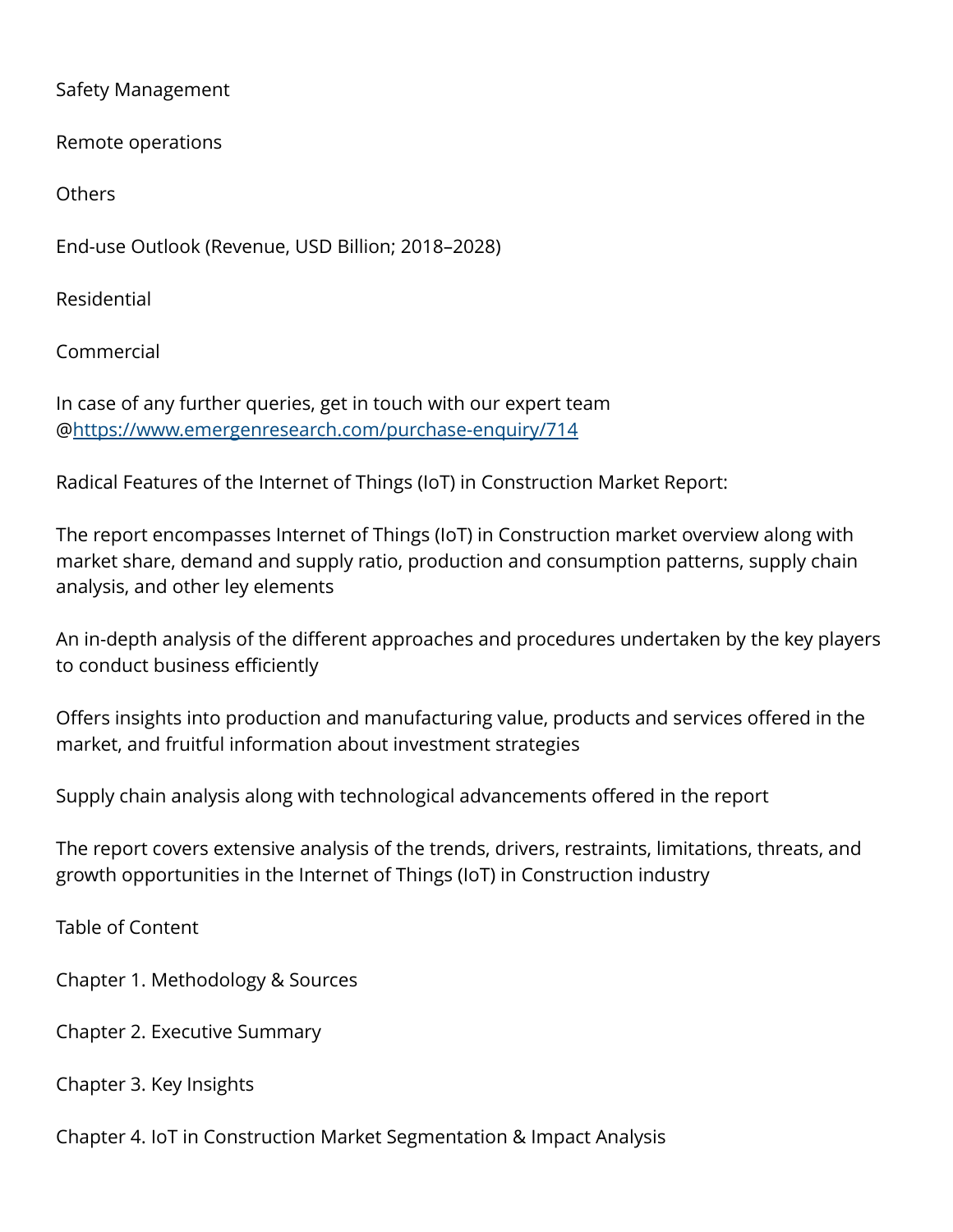Chapter 5. IoT in Construction Market By Components Insights & Trends, Revenue (USD Billion)

Chapter 6. IoT in Construction Market By Application Insights & Trends, Revenue (USD Billion)

Chapter 7. IoT in Construction Market By End-use Insights & Trends Revenue (USD Billion)

Chapter 8. IoT in Construction Market Regional Outlook

Chapter 9. Competitive Landscape

Chapter 10. Company Profiles

Request a customization of the report @ [https://www.emergenresearch.com/request-for](https://www.emergenresearch.com/request-for-customization/714)[customization/714](https://www.emergenresearch.com/request-for-customization/714)

Thank you for reading the research report. To get more information about the customized report and customization plan, kindly connect to us and we will provide you with the well-suited customized report.

Take a Look at our other Reports:

Multi-Rotor Drone Market @ [https://marketographics.com/multi-rotor-drone-market-research](https://marketographics.com/multi-rotor-drone-market-research-report-demand-industry-analysis-share-growth-applications-types-and-forecasts-report-2027/)[report-demand-industry-analysis-share-growth-applications-types-and-forecasts-report-2027/](https://marketographics.com/multi-rotor-drone-market-research-report-demand-industry-analysis-share-growth-applications-types-and-forecasts-report-2027/)

Signal Intelligence Market <https://marketographics.com/signal-intelligence-market-share/>

Lactase Market <https://marketographics.com/lactase-market-size/>

Cash Flow Market <https://marketographics.com/cash-flow-market-share/>

Big Data as a Service (BDaaS) Market [https://marketographics.com/big-data-as-a-service-market](https://marketographics.com/big-data-as-a-service-market-share/)[share/](https://marketographics.com/big-data-as-a-service-market-share/)

IoT in Education Market<https://marketographics.com/iot-in-education-market-size/>

About Us:

At Emergen Research, we believe in advancing with technology. We are growing market research and strategy consulting company with an exhaustive knowledge base of cutting-edge and potentially market-disrupting technologies that are predicted to become more prevalent in the coming decade.

Read Full Press Release @ [https://www.emergenresearch.com/press-release/global-internet-of-](https://www.emergenresearch.com/press-release/global-internet-of-things-in-construction-market)